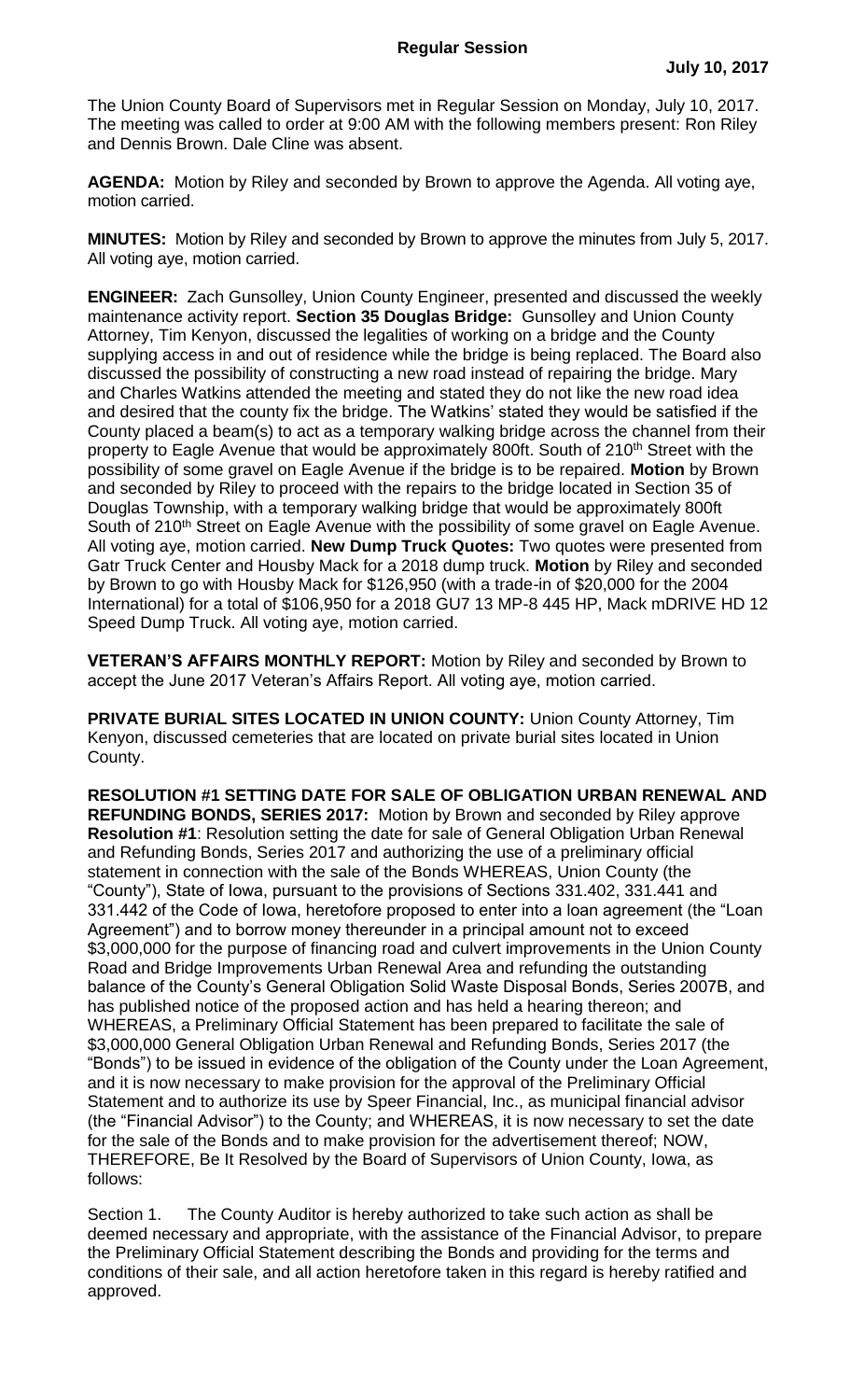Section 2. The use by the Financial Advisor of the Preliminary Official Statement relating to the Bonds in substantially the form as has been presented to and considered by the Board of Supervisors is hereby approved, and the Financial Advisor is hereby authorized to prepare and use a final Official Statement for the Bonds substantially in the form of the Preliminary Official Statement, but with such changes therein as are required to conform the same to the terms of the Bonds and the resolution, when adopted, providing for the sale and issuance of the Bonds, and the County Auditor is hereby authorized and directed to execute a final Official Statement for the Bonds, if requested. The Preliminary Official Statement as of its date is deemed final by the County within the meaning of Rule 15(c)(2)-12 of the Securities and Exchange Commission.

Section 3. Pursuant to Section 75.14 of the Code of Iowa, the Board of Supervisors hereby authorizes the Financial Advisor to use electronic bidding procedures for the sale of the Bonds through Speer Auction®, and hereby finds and determines that the Speer Auction® competitive bidding system will provide reasonable security and maintain the integrity of the competitive bidding process and will facilitate the delivery of bids by interested parties under the circumstances of this bond sale.

Section 4. Sealed bids for the purchase of the Bonds shall be received and canvassed on behalf of the County until 11:00 a.m. on July 24, 2017, at the office of the County Auditor, 300 North Pine Street, Creston, Iowa and electronic bids will be received on the Speer Auction website address [www.SpeerAuction.com](http://www.speerauction.com/) between 10:30 a.m. and 11:00 a.m., C.D.T. on July 24, 2017. The Board of Supervisors shall meet on the same date at 1:00 o'clock p.m., at the Board of Supervisors Room, for the purpose of considering such bids received and considering and passing a resolution providing for the award of the Bonds, and the Financial Advisor is hereby authorized and directed to disseminate the notice of said sale, in compliance with the Internal Revenue Service regulations governing "Issue Price" determinations, such notice to be in substantially the following form: **NOTICE OF SALE UNION COUNTY, IOWA \$3,000,000 GENERAL OBLIGATION URBAN RENEWAL AND REFUNDING BONDS, SERIES 2017** Bids will be received on behalf of Union County, Iowa, on July 24, 2017, for the purchase of \$3,000,000 General Obligation Urban Renewal and Refunding Bonds, Series 2017 (the "Bonds") of the County. Any of the methods set forth below may be used, but no open bids will be accepted: Sealed Bidding: Sealed bids will be received at the office of the County Auditor, 300 North Pine, Creston, Iowa 50801 until 11:00 a.m. C.D.T. Electronic Internet Bidding: Electronic internet bids will be received on the Speer Auction<sup>®</sup> website address [www.SpeerAuction.com](http://www.speerauction.com/) between 10:30 a.m. and 11:00 a.m. C.D.T. Electronic Facsimile Bidding: Electronic facsimile bids will be received at facsimile number (319) 291-8628 until 11:00 a.m. C.D.T., and will be sealed and treated as sealed bids. After the deadline for receipt of bids has passed, sealed bids that have been timely received will be opened and announced, and electronic internet bids will be accessed and announced. All bids will be presented to the Board of Supervisors for consideration at its meeting to be held at 1:00 o'clock p.m. on July 24, 2017, at the Union County Board of Supervisors Room. The County reserves the right to increase or decrease the aggregate principal amount of the issue. Any change will be in increments of \$5,000 and may be made in any of the maturities. The purchase price will be adjusted proportionately to reflect any change in issue size. The Bonds will be issued as fully registered bonds in denominations of \$5,000 or any integral multiple thereof, will be dated August 22, 2017, will bear interest payable semiannually on each June 1 and December 1 to maturity, commencing December 1, 2017, and will mature on each June 1 in the following years and amounts:

| Date | <b>Principal</b> | Date | <b>Principal</b> |
|------|------------------|------|------------------|
| 2018 | \$90,000         | 2025 | \$270,000        |
| 2019 | \$240,000        | 2026 | \$275,000        |
| 2020 | \$240,000        | 2027 | \$285,000        |
| 2021 | \$250,000        | 2028 | \$185,000        |
| 2022 | \$250,000        | 2029 | \$195,000        |
| 2023 | \$255,000        | 2030 | \$200,000        |
| 2024 | \$265,000        |      |                  |

The County reserves the right to prepay part or all of the principal of the Bonds maturing after June 1, 2024, prior to and in any order of maturity, on June 1, 2024, or on any date thereafter upon terms of par and accrued interest. All bids must be for not less than a par amount of \$3,000,000, plus accrued interest. The legal opinion of Dorsey & Whitney LLP, Attorneys, Des Moines, Iowa, will be furnished by the County. A good faith deposit of TWO PERCENT OF PAR is required of the successful bidder and may be forfeited to the County in the event the successful bidder fails or refuses to take and pay for the Bonds. The County reserves the right to reject any or all bids and to waive irregularities in any bid. The Bonds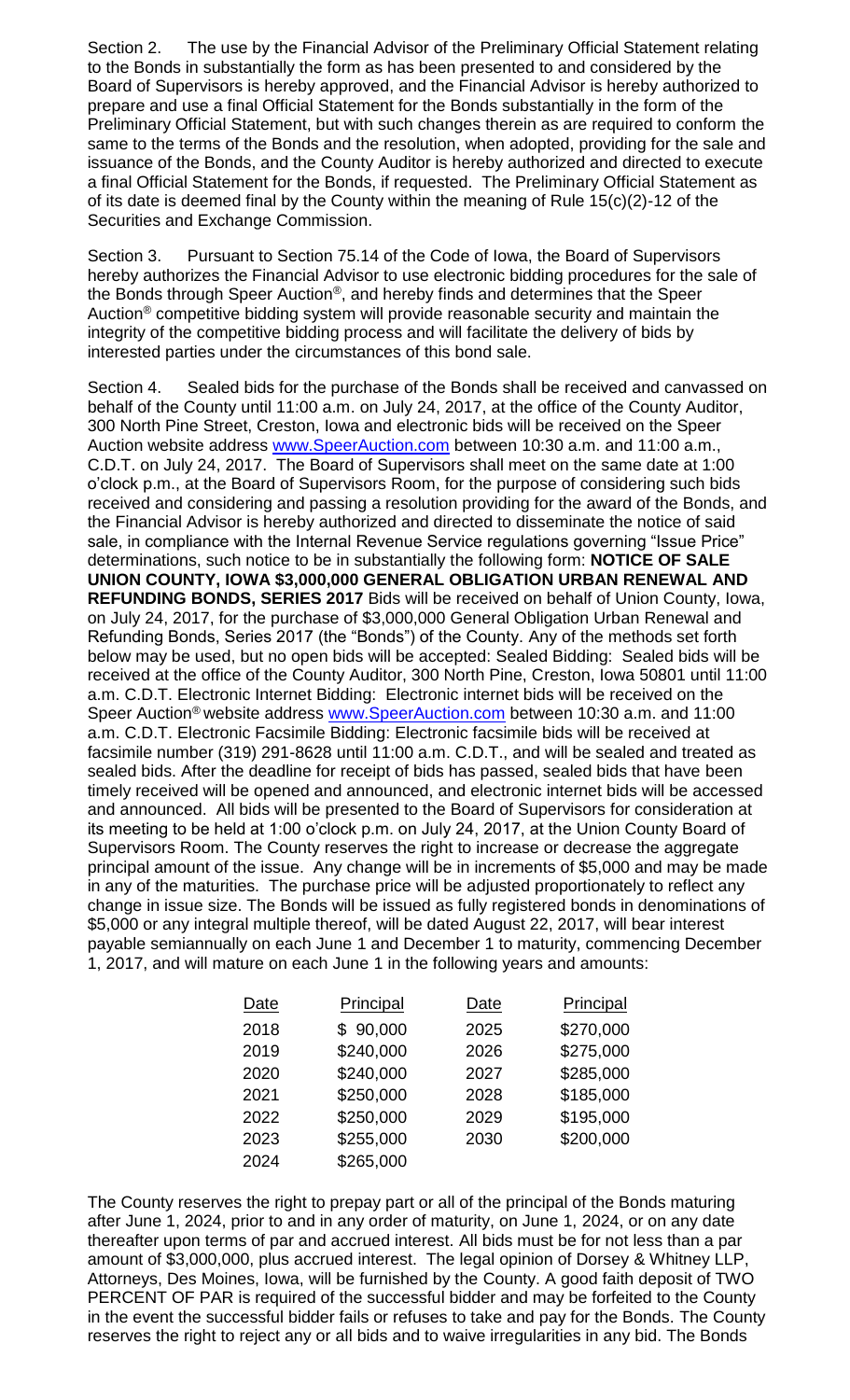are being issued pursuant to the provisions of Chapters 76 and 331 of the Code of Iowa and will constitute general obligations of the County, payable from taxes levied upon all the taxable property in the County without limitation as to rate or amount. The Securities and Exchange Commission (the "SEC") has promulgated certain amendments to Rule 15c2-12 under the Securities Exchange Act of 1934 (17 C.F.R. § 240.15c2-12) (the "Rule") that make it unlawful for an underwriter to participate in the primary offering of municipal securities in a principal amount of \$1,000,000 or more unless, before submitting a bid or entering into a purchase contract for such securities, it has reasonably determined that the issuer or an obligated person has undertaken in writing for the benefit of the holders of such securities to provide certain disclosure information to prescribed information repositories on a continuing basis so long as such securities are outstanding. On the date of issuance and delivery of the Bonds, the County will execute and deliver a Continuing Disclosure Certificate pursuant to which the County will undertake to comply with the Rule. The County will covenant and agree to comply with and carry out the provisions of the Continuing Disclosure Certificate. All of the officers of the County will be authorized and directed to take any and all actions as may be necessary to comply with the Rule and the Continuing Disclosure Certificate. Bidders should be aware that the official terms of offering to be published in the Official Statement (the "Official Statement") for the Bonds contain additional bidding terms and information relative to the Bonds. In the event of a variance between statements in this Notice of Sale (except with respect to the time and place of the sale of the Bonds and the principal amount offered for sale) and said official terms of offering, the provisions of the latter shall control. In order to establish the issue price of the Bonds for federal income tax purposes, the County requires bidders to agree to the following, and by submitting a bid, each bidder agrees to the following: If a bid is submitted by a potential underwriter, the bidder confirms that (i) the underwriters have offered or reasonably expect to offer the Bonds to the public on or before the date of the award at the offering price (the "initial offering price") for each maturity as set forth in the bid and (ii) the bidder, if it is the winning bidder, shall require any agreement among underwriters, selling group agreement, retail distribution agreement or other agreement relating to the initial sale of the Bonds to the public to which it is a party to include provisions requiring compliance by all parties to such agreements with the provisions contained herein. For purposes hereof, Bonds with a separate CUSIP number constitute a separate "maturity," and the public does not include underwriters (including members of a selling group or retail distribution group) or persons related to underwriters. If, however, a bid is submitted for the bidder's own account in a capacity other than as an underwriter of the Bonds, and the bidder has no current intention to sell, reoffer, or otherwise dispose of the Bonds, the bidder shall notify the County to that effect at the time it submits its bid and shall provide a certificate to that effect in place of the certificate otherwise required below. If the winning bidder intends to act as an underwriter, the County shall advise the winning bidder at or prior to the time of award whether the competitive sale rule applies. If the County advises the Purchaser that the requirements for a competitive sale have been satisfied and that the competitive sale rule applies, the Purchaser will be required to deliver to the County at or prior to closing an Underwriter's Certificate, substantially in the form attached to the Official Statement as Exhibit, as to the reasonably expected initial offering price as of the award date. If the County advises the Purchaser that the requirements for a competitive sale have not been satisfied, the Purchaser shall (1) advise the County as soon as practicable after the award, but on the date of the award, whether the underwriters have sold at least 10% of each maturity of the Bonds to the public at the initial offering price, and, if not, the maturities with respect to which that is not the case (the "Undersold Maturities"); (2) from time to time, and upon one or more requests of the County, inform the County in writing of the amounts, times and prices of sales of Bonds that are Undersold Maturities and whether such sales were to the public until, with respect to a maturity, at least 10% of that maturity has been sold to the public at a single price, or, if earlier, the date on which all Bonds of such Undersold Maturity have been sold to the Public; and (3) at or prior to closing, deliver to the County an Underwriter's Certificate substantially in the form attached to the Official Statement as Exhibit. **The Bonds will be NOT be subject to the "hold-the-offering-price" rule. Any bid submitted pursuant to the Terms of Proposal shall be considered a firm offer for the purchase of the Bonds, and bids submitted will not be subject to cancellation or withdrawal.** By order of the Board of Supervisors of Union County, Iowa. Union County Auditor, Sandy Hysell.

Section 5. All resolutions or parts thereof in conflict herewith are hereby repealed to the extent of such conflict.

Section 6. This resolution shall be in full force and effect immediately upon its adoption and approval, as provided by law.

Roll Call Vote: Riley, aye; Brown, aye; Cine, absent; motion carried.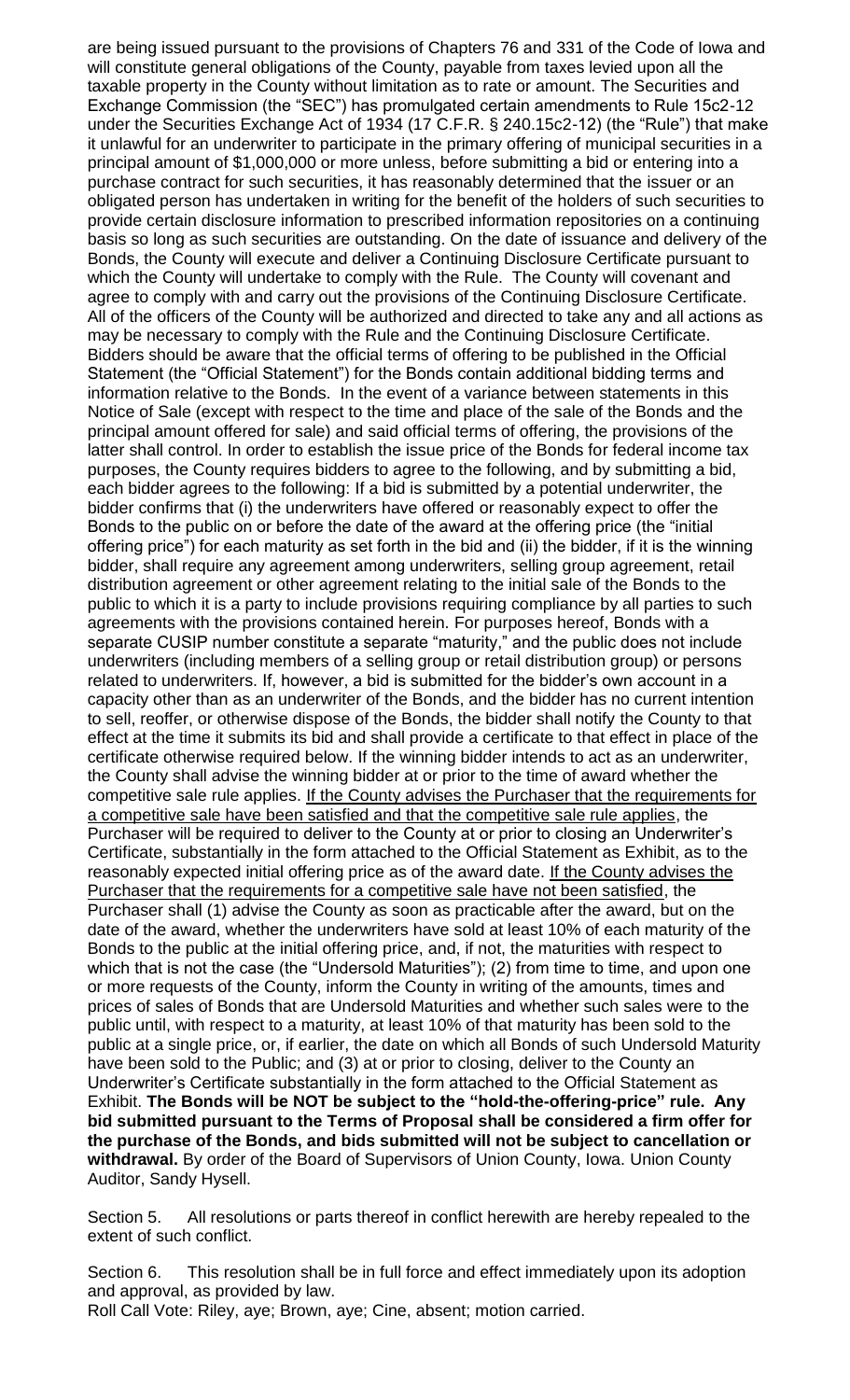**CLAIMS:** Motion by Riley and seconded by Brown pay claims 131051-131149. All voting aye, motion carried

| 0001 GEN BASIC FND                     |                  | <b>FRANKS SERVICE</b>                                             | 1,168.08        |
|----------------------------------------|------------------|-------------------------------------------------------------------|-----------------|
| ACCESS SYSTEMS LEASING                 | 306.35           | <b>GATR TRUCK CENTER</b>                                          | 74.00           |
| <b>AFTON STAR</b>                      | 800.71           | <b>HASLER</b>                                                     | 500.00          |
| <b>AGRILAND</b>                        | 202.21           | HAWKEYE TRUCK EQUIPMENT                                           | 1,500.00        |
| <b>AKIN</b>                            | 241.58           | IA PRISON INDUSTRIES                                              | 3,392.50        |
| <b>ALLIANT</b>                         | 1,954.42         | <b>IA STATE UNIVERSITY</b>                                        | 40.00           |
| <b>BM SALES</b>                        | 144.00           | IA TOOL & MANUFACTURING                                           | 96.75           |
| <b>BRAD JOHNSON ELECTRIC</b>           | 22.34            | MURPHY TRACTOR & EQUIPMNT CO                                      | 790.26          |
| <b>BSM ENTERPRISES</b>                 | 92.16            | <b>NAPA</b>                                                       | 4,692.76        |
| <b>CARD SERVICES</b>                   | 1,690.78         | NORSOLV SYSTEMS ENVIRON SRV                                       | 149.95          |
| <b>CENTURY LINK</b>                    | 16.34            | PEERLESS WIPING CLOTH                                             | 182.00          |
| <b>COEN'S FURNITURE</b>                | 320.00           | <b>SCC NETWORKS</b>                                               | 40.27           |
| <b>COMMERCIAL ROOF COATINGS</b>        | 15,080.00        | <b>SIRWA</b>                                                      | 19.00           |
| <b>CRESTON FARM &amp; HOME</b>         | 688.20           | THE SCHNEIDER CORP                                                | 1,650.00        |
| <b>CRESTON PUBLISHING</b>              | 2,069.78         | <b>US CELLULAR</b>                                                | 22.01           |
| <b>CULLIGAN</b>                        | 104.00           | ZIEGLER INC                                                       | 189.10          |
| <b>FARMERS ELECTRIC COOP</b>           | 3,883.92         | 0020 SECONDARY ROAD FND TTL:                                      | 40,791.13       |
| <b>GRAPHIC DISPLAYS</b>                | 100.00           |                                                                   |                 |
| <b>GREEN VALLEY PEST</b>               | 192.00           | <b>3550 CARE DEPRECIATION FND</b>                                 |                 |
| <b>HEARTLAND TIRE &amp; AUTO</b>       | 36.34            | <b>CARE</b>                                                       | 9,354.70        |
| <b>IACCVSO</b>                         | 70.00            | <b>3550 CARE DEPRECIATION FND TTL:</b>                            | 9,354.70        |
| <b>ISAC</b>                            | 5,800.00         |                                                                   |                 |
| <b>JIM'S TRUCK REP</b>                 | 740.00           | <b>4000 EMERGNCY MANAGEMNT FND</b>                                |                 |
| <b>LYNAM LAWN CARE</b>                 | 2,229.95         | <b>AKIN</b>                                                       | 92.60           |
| MASTERCARD/ISSB                        | 84.19            | <b>JRF CONTRACTING</b>                                            | 2,456.48        |
| <b>MILLER</b>                          | 163.50           | <b>STEWART</b>                                                    | 150.00          |
| MMIT                                   | 4.28             | <b>VICKER PROGRAMMING &amp; SERVICS</b>                           | 412.00          |
| <b>NATIONAL PEN</b>                    | 104.94           | <b>4000 EMRGNCY MNAGMNT FND TTL:</b>                              | 3,111.08        |
| OFFICE DEPOT                           | 4,526.03         |                                                                   |                 |
| <b>OFFICE MACHINES</b>                 | 629.26           | <b>4003 EMPOWERMENT</b>                                           |                 |
| <b>PETTEGREW</b>                       | 325.00           | <b>ICAP</b>                                                       | 1,508.52        |
| PITNEY BOWES INC                       | 126.50           | <b>4003 EMPOWERMENT TTL:</b>                                      | 1,508.52        |
| PLASTIC RECYCLING OF IA FALL           | 697.50           |                                                                   |                 |
| POKORNY BP<br>POLK CO MEDICAL EXAMINER | 381.90           | <b>4004 LAW ENFORCEMENT CENTER</b><br><b>ALLIANT</b>              |                 |
| SHRED-IT                               | 775.80           |                                                                   | 2,419.24        |
| <b>SIRWA</b>                           | 461.13<br>524.96 | <b>COUNSEL OFFICE &amp; DOCUMENT</b><br><b>CRESTON PUBLISHING</b> | 188.98<br>36.21 |
| <b>STOREY KENWORTHY</b>                | 186.78           | <b>EXCEL MECHANICAL</b>                                           | 2,114.72        |
| <b>SUPREME CLEANERS</b>                | 140.75           | FIRST COMMUNICATIONS                                              | 21.22           |
| THE SCHNEIDER CORP                     | 1,900.00         | <b>GREEN VALLEY PEST</b>                                          | 36.00           |
| TREASURER STATE OF IA                  | 973.00           | <b>OFFICE MACHINES</b>                                            | 68.50           |
| <b>TRUE VALUE</b>                      | 139.87           | <b>4004 LAW ENFORCEMNT CNTR TTL:</b>                              | 4,884.87        |
| <b>UNION CO ENGINEER</b>               | 817.60           |                                                                   |                 |
| UNITED FARMERS COOP                    | 414.93           | <b>4150 SOUTHERN HILLS REGION</b>                                 |                 |
| <b>US CELLULAR</b>                     | 250.55           | <b>ADAIR CO SHERIFF</b>                                           | 1,168.86        |
| <b>WINDSTREAM</b>                      | 242.06           | ADAMS CO FREE PRESS                                               | 26.57           |
| 0001 GEN BASIC FND TTL:                | 50,655.61        | CARE                                                              | 9,600.00        |
|                                        |                  | <b>CENTURY LINK</b>                                               | 340.39          |
| 0002 GEN SUPPLEMENTAL                  |                  | <b>COUNSEL OFFICE &amp; DOCUMENT</b>                              | 105.25          |
| <b>IMWCA</b>                           | 5,357.00         | <b>INNOVATIVE INDUSTRIES</b>                                      | 213.75          |
| <b>QUALITY GLASS</b>                   | 413.50           | <b>NEW HORIZONS</b>                                               | 1,827.50        |
| <b>TYLER INSURANCE</b>                 | 99,515.60        | PARTNERSHIP FOR PROGRESS                                          | 8,820.00        |
| 0002 GEN SUPPLEMENTAL TTL:             | 105,286.10       | <b>QUILL CORPORATION</b>                                          | 243.58          |
|                                        |                  | <b>SIRF</b>                                                       | 6,000.00        |
| 0011 RURAL SERVICES BASIC              |                  | SUPPORT SERVICS OF SOUTH CENT                                     | 110.90          |
| <b>AGRIVISION</b>                      | 442.94           | THE PRIDE GROUP                                                   | 2,024.70        |
| <b>ALLIANT</b>                         | 45.58            | <b>4150 SOUTHERN HILLS REGION TTL:</b>                            | 30,481.50       |
| <b>BANKERS LEASING</b>                 | 44.14            |                                                                   |                 |
| <b>GOOB'S REPAIR</b>                   | 401.78           | <b>4960 SANITARY LANDFILL</b>                                     |                 |
| <b>GRMC</b>                            | 78.56            | <b>AKIN</b>                                                       | 27.99           |
| <b>HUSBAND</b>                         | 101.15           | <b>ALLIANT</b>                                                    | 150.00          |
| <b>OFFICE MACHINES</b>                 | 112.59           | <b>CAROLINA SOFTWARE</b>                                          | 250.00          |
| <b>TRUE VALUE</b>                      | 17.99            | CASEY'S                                                           | 37.76           |
|                                        |                  |                                                                   |                 |